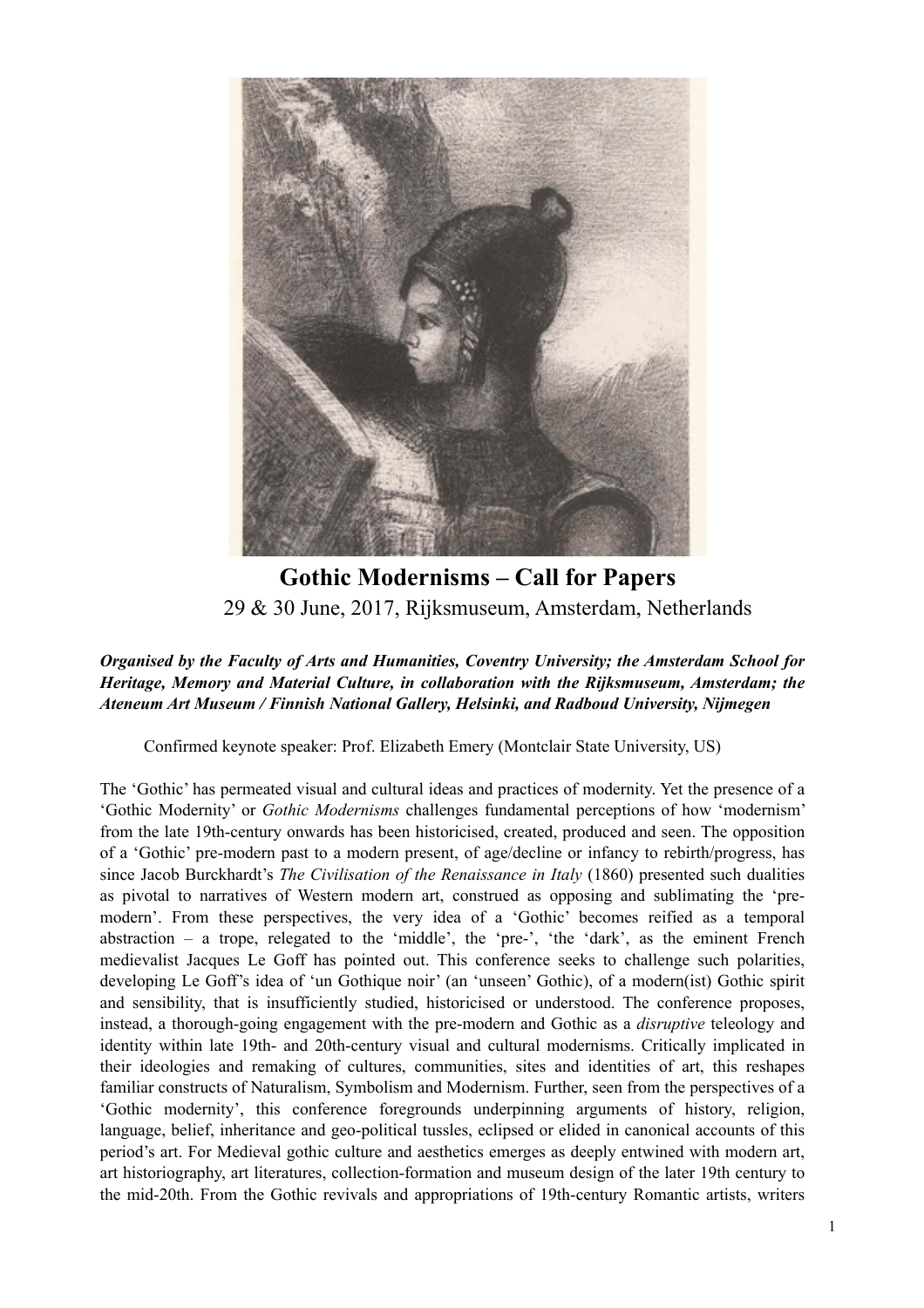and historians, to the neo-medievalism of pre-Raphaelite art; from the Gothic alterities of the 'fin de siècle', to Expressionism and Surrealism, 'Gothic' as histories and recreation, as haunting and present reality, is everywhere manifest. The Gothic inspires founding historiographies of 20th-century art, museums, aesthetics, identities of culture and expressions of 'nation-hood', from the 1902 Bruges exhibition *Les Primitifs Flamands* to rival exhibitions *Les Primitifs français* (Paris 1904) and *Meisterwerke Westdeutscher Malerei* (Düsseldorf 1904); from John Duncan's *Anima Celtica* (1895) to Wilhelm Worringer's *Formprobleme der Gotik* (1911), to Johan Huizinga's *Waning of the Middle Ages*  (1919).

*Gothic Modernisms* will focus on the (global) legacies, histories and contested identities of Northern European Gothic/early-modern visual cultures in modernity and, in particular, on identities of modernism, including avant-gardes. It builds on two preceding, related conferences on 'Primitive Renaissances' (The National Gallery, London, 2014) and 'Visions of the North' (Compton Verney Museum, 2016), which have opened new scholarship on 19th- and early 20th-century responses to Northern Renaissance and early Germanic art. *Gothic Modernisms* will expand this field of enquiry and its temporal scope. It explores the pivotal, yet still understudied, reception, construction and invention of Northern Gothic art and reception in the period spanning the 1880s to the 1950s, extending interest in Latin and Germanic Gothic to the 'Nordic' world. We term these artistic and cultural reinventions 'gothic modernisms'.

The conference thus aims to develop both a broad perspective in relation to *gothic modernisms* and a deepening of the issues—methodological, theoretical, aesthetic, archival—pertinent to this subject. In particular, we seek papers which pose fresh questions about the modern reception and practices of medieval art in institutions and museums, as well as in art, art historiographies, art writings and broader visual-cultural contexts.

Further: the conference aims to revisit and examine Gothic/early-modern reinventions and appropriations in later 19th- and early 20th-century modernisms from original, to date unexplored, perspectives. We seek to explore competing 'Gothic' identities (Francophone, Flemish, Anglo-Germanic, Nordic, Celtic, Latinate, Slavic, via histories, images and artefacts), crossing national and geo-cultural borders, as well as to shape new nationalisms. The objective is to interrogate multiple routes through which medievalisms were construed disruptively, nationally and transnationally, to reimagine new artistic and cultural identities. These include ideas of community, canonicity, avantgardes, sites, cults, nature, the spectral, the popular/'people', alterity, and aesthetic and political hybridity. We therefore also invite papers that engage with identities of *gothic modernity and modernisms* which challenge fundamental constructs of periodicity and modernist 'canons', crossing cultural and aesthetic boundaries, including to non-Western frameworks.

## **Papers/panels are invited in (but not limited to) the following suggested areas**:

- Gothic Identities/Empires: Latin, Germanic, Teutonic, Nordic Gothics at the 'tournant de siècle'
- 'Gothic' cartographies and national revivals in 19th-/early 20th- century exhibitions, art, art writing
- Challenging periodicity; histories, Gothic rewritings, cultural memories/monuments towards a 'Gothic present'; the Northern Gothic Modern 'Genius'
- Museal Gothics: Collecting/ Exhibiting/ Photographing/ Displaying Gothic modernities/ Renaissances
- Gothic sites and modernity pilgrimages, rituals of art
- (Imagined) Gothic sites in expressionist, surrealist, or other avant-gardist film and photography
- Rooted/Transnational-cosmopolitan Gothic modernisms/communities of art (late 19th and 20th centuries) • Nordic Gothic modernities
- Cathedrals of art/culture: architectures, design, cities Gothic Modern citadels/ spaces and avant-gardes
- 'Neo-Gothic' Modernities in architecture/interiors
- New 'Dark Ages' and Gothic alterities
- The uncanny presence of the 'gothic' in avant-gardes
- Gothic modernist spiritualisms: modernist artist/writer monastics: Zealots, Hedonists, Saints, Martyrs
- Gothic Modern bodies in modernist art and visual cultures
- Migrating-transitional objects/Gothic relics/taboo